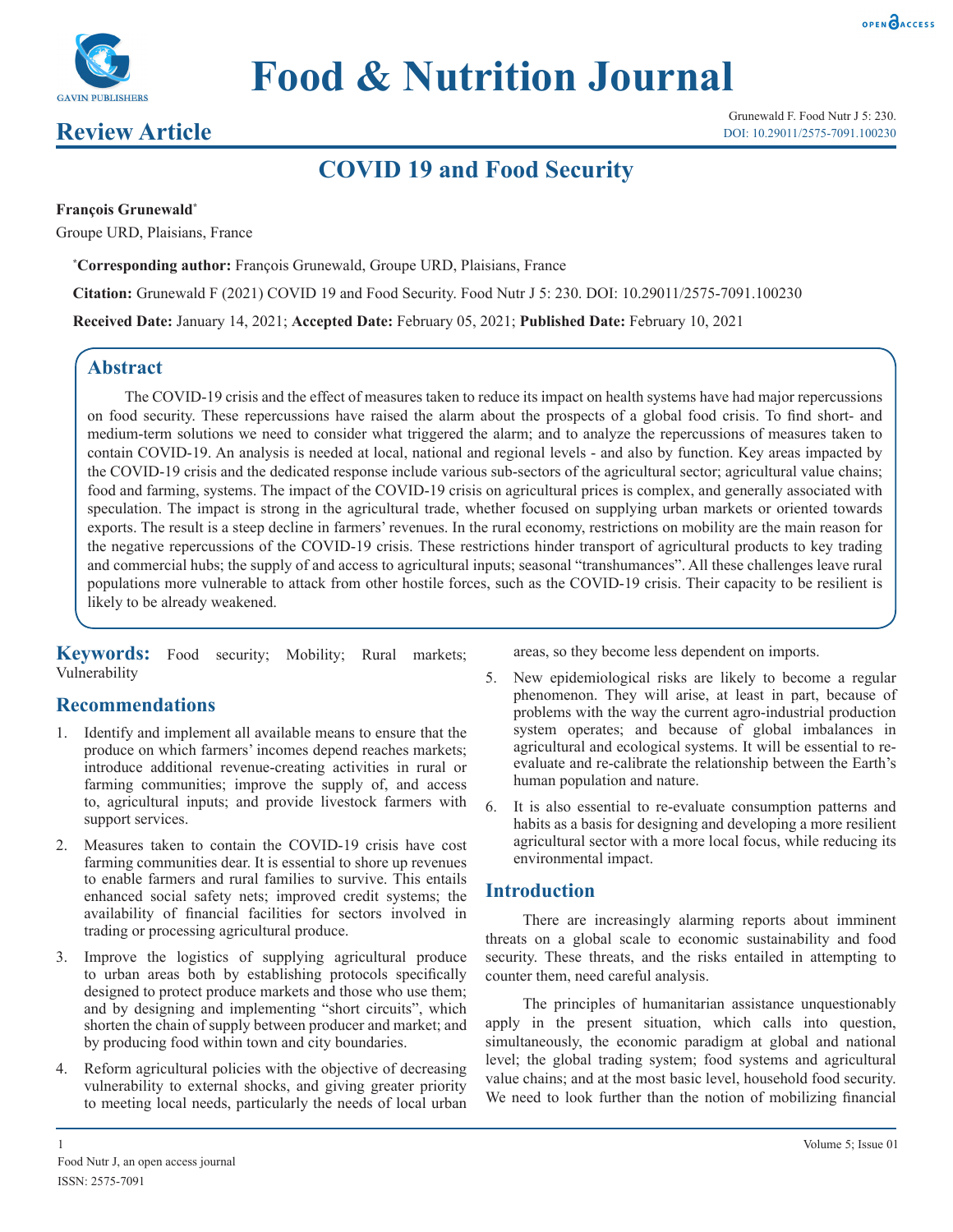resources to fund development cooperation programmes, which is the classic response in situations that threaten economic and food security.

A more comprehensive analysis is needed, breaking down the issue in order better to understand the dynamics of agricultural policy, including policy on farming methods and output; and policy on securing the supply of produce to town and city markets.

Agricultural systems, and their problems, must be examined in their specific national and regional context if we are to develop short-term solutions for the coming weeks and months while the COVID-19 crisis continues; and then, later, long-term solutions that strengthen the resilience needed to cope with the aftermath of the COVID-19 crisis, a continuing challenge that may be prolonged, or may return or recur later.

Our analysis considered problems at several levels but oscillated continually between these because of the close connection between them. We therefore looked at:

- global diagnosis of the impact of measures to contain the COVID-19 coronavirus;
- global markets in agricultural products;
- local systems, composed of agricultural value chains;
- the "granulometry" of agriculture and ecology sectors.

# **The COVID-19 Coronavirus Crisis; and Measures to Contain the COVID-19 Coronavirus**

It is not the COVID-19 crisis itself that has brought about a crisis in the food system, but the measures taken to try to contain the virus. These have variously included types of "lockdown", as well as the closing down of internal markets and the sealing of international boundaries, both of which may mean products becoming scarce and thus prices being pushed up. The 2008 financial crisis was primarily a crisis of prices and speculation, linked to the global financial situation-including the vast market in sub-prime mortgages in the US - as it then stood. As it happens, global food stocks in 2020 are in good shape. However, the measures deemed necessary to contain the COVID-19 crisis have placed complex stresses on demand and supply in relation to food production, and have had problematic, sometimes contradictory, effects on prices at local level.

On the world markets, only rice and corn have experienced a price rise since the start of the COVID-19 crisis. This was due to export bans put in place by a few countries, notably India and Vietnam. Restrictions imposed globally on the flow of goods, including imports, led to local scarcities, which in turn led to rapid price rises, which were difficult for the most vulnerable groups of consumers to absorb. In some contexts, particularly for basic products like cereals, price rises can benefit small-scale farmers if they still have stocks to sell. By substituting their local produce for

the imports that are no longer flowing into the country, they can take advantage of new, higher prices. However, in the "developed" global North, the COVID-19 crisis developed between four and six months after the end of the main harvest season. If farmers are not harvesting and storing produce during the period of "lockdown" - which they are not in the northern hemisphere - then saleable surpluses are instead being depleted.

At the same time, the "lockdown" itself - the key measure undertaken by most countries to slow the transmission of the COVID-19 coronavirus-and the fear of what might follow on from the crisis have induced a marked reduction in demand and consumption. People tend to save what they currently have "for whatever may happen next".

Since March this year (2020), global prices have broadly declined. This is due to the sensitivity of the global price of some commodities that potentially impact the whole chain of production. Produce destined for export, such as cocoa or coffee, is particularly affected.

From March onwards, produce could no longer be transported to ports, nor shipped out of ports. Stocks began to build up; and the price paid to producers collapsed. The situation is obviously even more serious for perishable exports, such as fruit, vegetables, flowers or meat. Storage facilities, including cold storage facilities, for this type of produce are by now saturated.

The situation is not so very different for perishable farm produce destined for sale in local markets. In many Asian and African countries, markets are clogged with unsold products because potential purchasers and consumers have very restricted mobility. These products will not last. Their price falls, since small-scale farmers who have brought them to the local market to sell prefer to settle for what little they can get rather than to return home with nothing.

From the broadest perspective, the COVID-19 crisis has demonstrated the extent to which our globalized agricultural system has grown weak, to the point of fragility. We are continually on the edge of a state of disequilibrium, as the IPES FOOD report on COVID-19 says: "Our food systems have been on the razor's edge for decades: children are just one school meal away from hunger; whole countries just one customs barrier away from food penury; farms just one restriction on movement away from a dire shortage of workers; and families in poor regions just one day's salary away from food insecurity, extreme poverty and enforced migration."

# **Food Security or Insecurity: Different Situations with Different Outcomes**

Different agricultural sub-sectors experience the present COVID-19 situation differently. They are not all equally vulnerable to the impact of measures imposed to contain the pandemic. Two key sub-sectors-sedentary farming and more nomadic livestock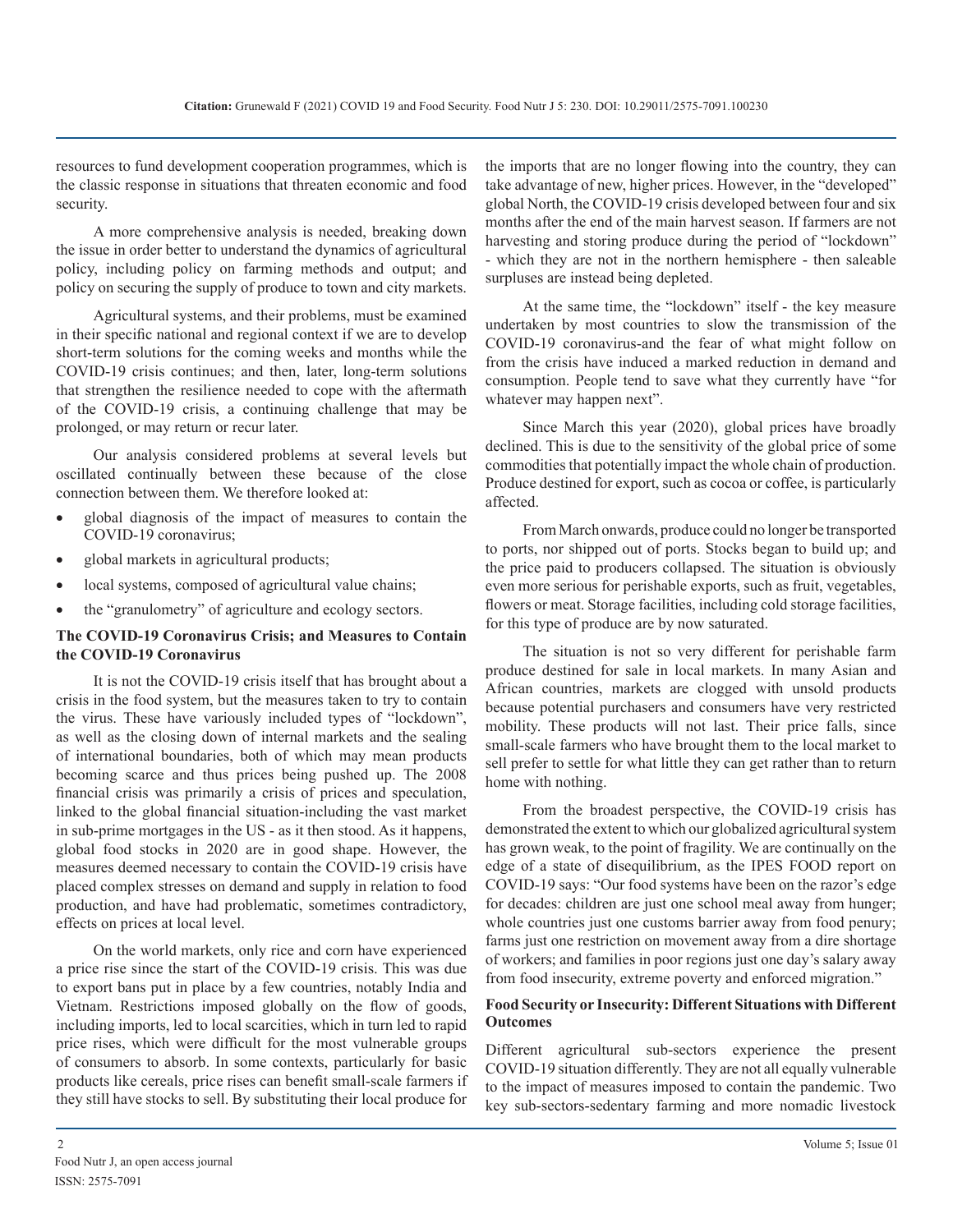farming practices-are both vulnerable to the effects of the national, regional or global response to the COVID-19 crisis, but in different ways.

# **Local Farming: Subsistence with a Small Surplus to Sell in Local Markets**

In the majority of rural villages in the global south, "lockdown" measures are in practice fairly mild, and indeed are not very strictly observed. There is, as a result, a risk that the COVID-19 coronavirus could be widely propagated; but the more relaxed restrictions on the rural population also have the effect of reducing at local level the negative economic impact of the COVID-19 crisis. There are more likely to be health risks arising from migration into the countryside by town and city dwellers who fleeing the difficult conditions of "lockdown" in town. For these farming populations in zones of low density, the work they do in the fields and their simple life in small dwellings made of sticks and brushwood will actually serve to protect them: even more so if the virus is as sensitive to heat as some research outcomes appear to indicate. In their case, the chief constraint will be any restrictions on access to markets where they would plan to sell surplus produce and buy goods needed for their own consumption. Rural communities with this profile will not be seriously at risk from measures put in place to contain COVID-19. Unless there are other factors that have a bearing on their situation: war or conflict; the decline of their food stocks in the wake of natural disasters of various types; or locust swarms, like those currently scourging East Africa.

#### **Pastoral (Livestock) Farming, Depending on Transhumance**

Severe restrictions on movement, or measures prohibiting all movement, have a very serious impact on pastoral livestock farming, especially in this late spring season when flocks and herds are about to return, as they do each year, to their seasonal grazing grounds on higher land. The farmers who have been looking after the animals during the dry season now themselves need to get to work on their own plots of land where they grow crops and vegetables. If restrictions are placed on "transhumance" across borders animals may have only limited access to grazing. Animals may as a result become concentrated in higher-density groups, which may result in the propagation of disease amongst their large numbers. We may note, however, that several factors, even before the COVID-19 pandemic, hindered the ability of pastoral farmers to raise their livestock. Access to urban markets to sell milk or meat, which is the way livestock farmers earn their living - and also engage socially with the sedentary farming families they meet in towns or cities - can pose economic problems for the farmers on the one hand and also socio-political problems for the entirety of the population living in a given territory. Another outcome may be the collapse of markets for meat because of the difficulties of selling it, when it must be sold before the physical condition of the animals (weight loss because they are not getting adequate access to pasture) jeopardizes their lives. In short, if this COVID-19 crisis lasts longer than a few weeks meaning that the livestock cannot be led to the pastures in time for the rainy season, there is a risk of elevated mortality among the animals. We shall observe what happens in the relevant parts of the world at the end of July, when sheep would normally be bought in large numbers in the context of the festival Aid El Kebir (Tabaski). This will give a good indication of the current state of the meat markets.

#### **Production for Export or Sale in Large Quantities to Urban Areas**

This category of farmer, and in fact the entire agricultural sub-sector of farming for profit (rather than subsistence), is threatened by any type of transport restriction, or by limits to the scope for selling produce. Farmers producing flowers in Ethiopia, for example, or cocoa in Cote d'Ivoire involving fresh produce, simply must be able to export their production. Otherwise, they face major losses, if not total ruin. Some products, such as cocoa and coffee, can be stored, so any immediate problems with selling may not be disastrous if "lockdown" restrictions are relaxed before long; but there will be an inevitable loss in product quality; and there will also be intense competition with other sources of the same product in other parts of the world. Competition like this is likely to lead to the collapse of product prices in export markets.

Crops destined for export may often depend on the availability of labor at different phases of the calendar for cultivation. Some points in the growing and harvesting cycle require an intensive investment in labor. Farmers cannot manage if there are limitations on the mobility of the agricultural workforce during the cropplanting phase, or indeed at later phases of the growing cycle. In France, for example, the agricultural sector relies heavily on a seasonal labor force. Within Europe a number of countries have set up chartering arrangements to ensure migrant labor is available when needed. However, there are few African countries that could afford such an arrangement. In countries like Cote d'Ivoire, for example, that people are already changing or modifying their work, abandoning work on crops and concentrating pretty much on subsistence farming for themselves and their families.. Some cocoa producers would in normal times expect to spend early April working on other types of plant that are grown beneath the cocoa trees. It is also the season when they normally would be sewing extensive maize and rice crops. In the meantime the women, instead of working in the cocoa plantations, spend their time and energy working on their own vegetable patches.

#### **Rural Inequality; Inequality of Access to Assistance**

The inequalities already endemic in many of the world's rural areas are bound to be accentuated by the crisis if the situation is left to be managed without external intervention. Small-scale farmers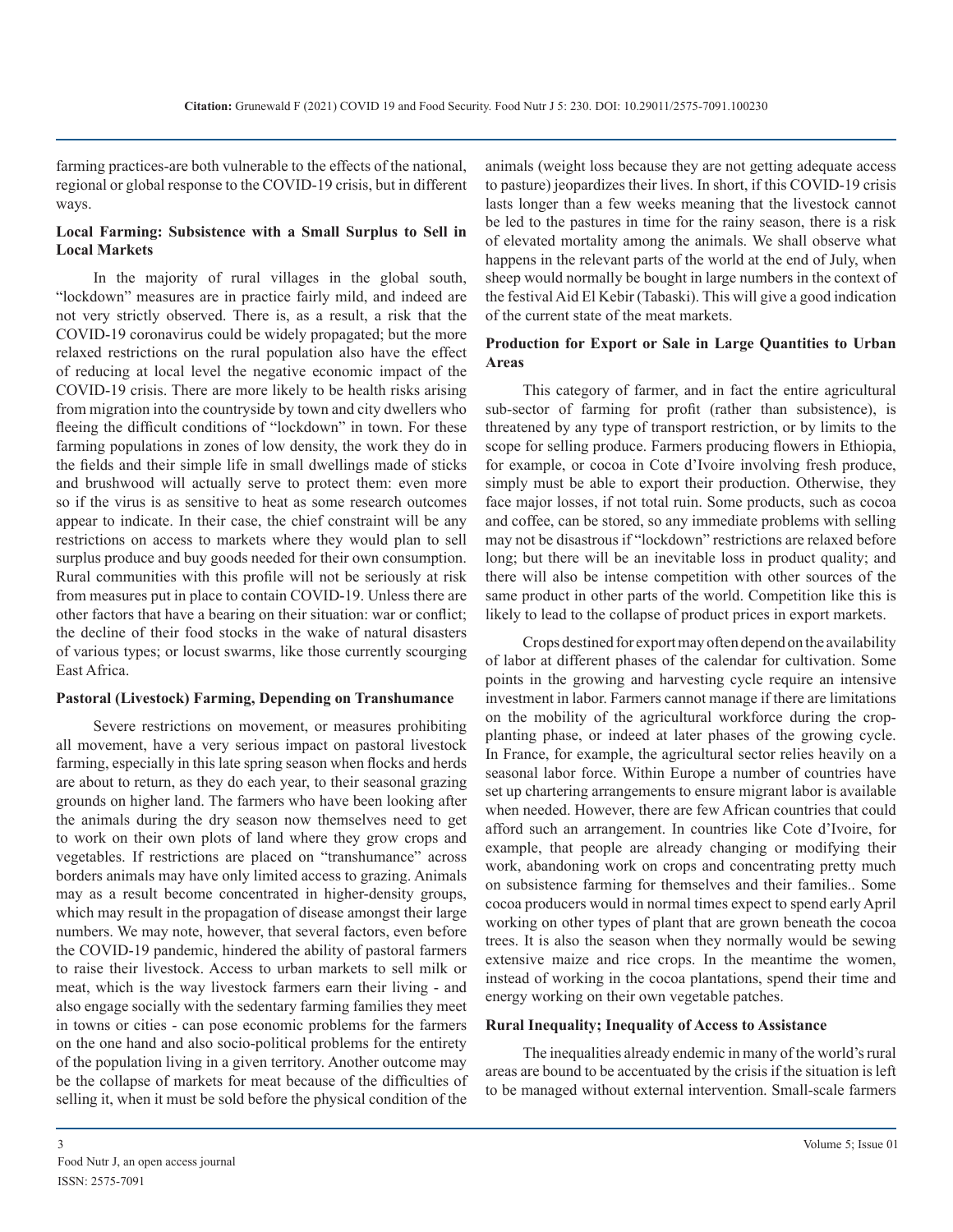will accumulate debt, they will eat into their capital, while others will take advantage and benefit from the crisis. In many countries, including European countries and Latin American countries, state aid has been made available for agriculture. However, as so often happens, it is the large-scale farmers who are reaping the benefits of this type of initiative. They are better equipped to take part in negotiations (for example, in France with the FNCEA); or they have better connections [than the small-scale farmers] with the ruling party, as is the case, for example, in Colombia. They are thus able to capture the lion's share of aid made available by government to the agricultural sector at this period of crisis. This worsens already existing inequalities in the rural sector and exacerbates the vulnerability of small-scale farmers.

# **War and Conflict; Environmental Factors; Climate Change**

Under the pre-existing state of affairs, before COVID-19, rural areas were already relatively fragile and potentially less well adapted to dealing with the sort of road-blocks that the COVID-19 containment measures put in their way. Sometimes war and conflict, or natural disasters, in these fragile areas prevented their population from travelling far from home, which perhaps should be seen as an advantage in the context of COVID-19, since immobility would reduce the likelihood of extensive propagation of the virus. On the other hand, the inhabitants of such areas are equally often at risk of accelerated contamination, since wars and catastrophic natural disasters tend to provoke an exodus of rural dwellers from the countryside, so that dense concentrations of people build up in the suburbs of towns and cities: the risks of contagion immediately increase. Whether mobility is restricted, or whether people are obliged by events to move away into more crowded urban areas, in either case access to the affected populations is likely to be somewhat difficult; and it will be less easy to deliver any aid or assistance they may be entitled to. Other naturally occurring crises affecting food security such as droughts or massive onslaughts by pests (such as locusts) can only be exacerbated by measures taken to contain the transmission of the COVID-19 coronavirus.

# **Conclusion**

But the impact of COVID 19 on humanitarian contexts is huge and diversified. It increased pre-existing vulnerabilities and held up the delivery of numerous essential services and activities, as the result of the measures implemented to prevent the Coronavirus from spreading. And these impacts will last, with a growing impact on nutrition. The closure of Health Facilities and family planning has had and is having an impact on a wide range of issues such as immunization campaigns or early- pregnancies, The containment measures, the social isolation, the economic difficulties, and the fear for the future is having a deep impact on mental health in many countries and might become a priority in some places if situation doesn't improve. Some specific groups seem to be disproportionately impacted in terms of protection

with the closure of schools, the lock down measures leading to more violence against women and children, the difficult access to protection for IDPs and refugees, etc. But, most worrying are the likely Impacts on economic and food security. A significant degradation of food security levels is reported in many countries (late 2020: 36% of the population facing acute food insecurity in Afghanistan, around 25% of the population food insecure in DRC, 40% of the population facing high levels of acute food insecurity in Yemen, etc.), due to a wide range of measures from closure of frontiers, disruption of global trade, increase in unemployment rates, decrease of remittances from diaspora, etc. Here again, the closure of nutrition centers in many areas had a significant impact on children, in particular in areas where malnutrition is a deadly killer, as in Sahel, the Horn of Africa, Yemen, Afghanistan, etc.

#### **Proposals for Action**

# **Provide Support to Farmers and Agricultural Management Models**

When confronted by unusual situations, as they are at present, small-scale farmers (particularly small-scale farmers, and others, too) often give proof of great ingenuity. This deserves every possible support. Support and assistance should be structured flexibly, and ideally should be as decentralized or localized as feasible. Organizations set up by the farmers themselves should be priority targets for support and aid. By building on existing "coping" strategies and capacities for resilience it may be possible to slow or halt the process of decapitalization of small-scale farmers, or the impoverishment of swathes of the rural sector, including crop farmers and more mobile or nomadic livestock farmers. The latter, as discussed, are especially vulnerable to restrictions imposed on their ability to move around with their flocks or herds of animals.

Farmers need guaranteed access to credit; assistance with procuring agricultural inputs (particularly seeds); assistance in implementing protective or barrier measures to ensure sanitary conditions in the markets where they sell their produce. This type of assistance can be provided rapidly.

Livestock farmers need support to ensure their animals are fed. Even more important is protecting the health of the flocks and herds to avoid a total livestock catastrophe should an infection develop and be transmitted amongst them. The goal must be to keep the animals alive and in reasonable health until they reach the seasonal pasture, preferably to coincide with the time of the rains.

Intervention in agriculture sector modalities for exporting produce is more difficult. Yes, no doubt it is important and useful to ensure that guaranteed loans are made available; and loan conditions improved so that the costs of storage and conservation of produce can be met: for example, higher levels of energy consumption must be afforded, to ensure that cold chambers continue to function correctly, even at their current increased load.